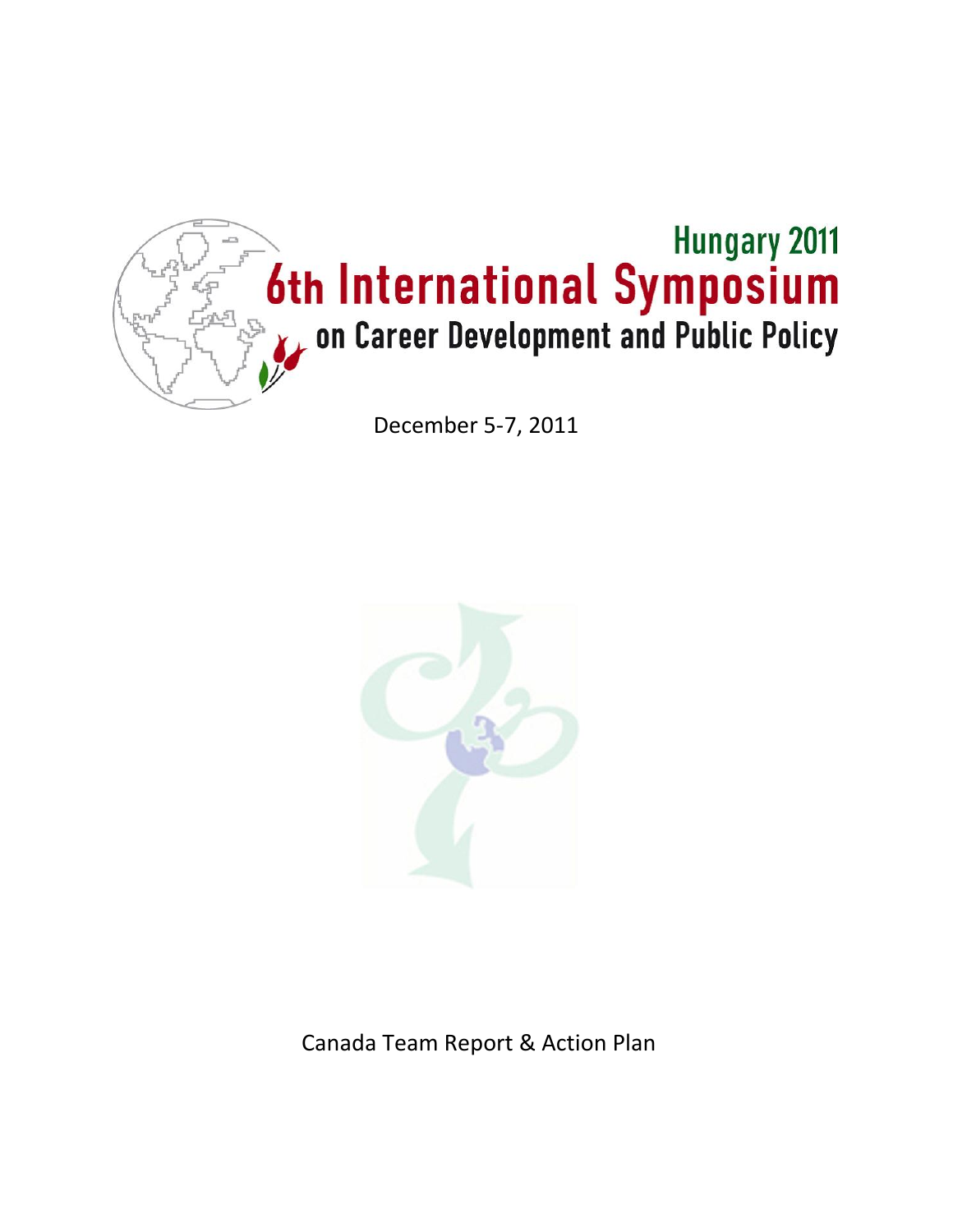#### **Introduction**

The 6<sup>th</sup> International Symposium on Career Development and Public Policy (IS2011) was held in Budapest, Hungary from December 5-7, 2011.

The invitational event was attended by 127 delegates representing 32 countries spanning all continents. Country teams were encouraged to include policy, practice and research perspectives. The Canada Team was comprised of three delegates as follows:

- Sareena Hopkins, Chair (Canadian Council of Career Development Associations CCCDA and Canadian Career Development Foundation - CCDF)
- Dr. Bryan Hiebert (Canadian Research Working Group on Evidence-Based Practice in Career Development - CRWG)
- **Tannis Goddard (Training Innovations)**

In addition, there was senior representation from key international/regional bodies, such as the International Centre for Career Development and Public Policy (ICCDPP), International Association for Educational and Vocational Guidance (IAEVG), European Lifelong Guidance Policy Network (ELGPN) and European Commission.

IS2011 aimed to build closer dialogues and linkages between career development policy makers in the fields of education, employment, economic development and social inclusion, and with strategic professional leaders and researchers.

The four sub-themes for IS2011 were:

- 1. Political, economic and social changes and the changing role of career development and career development policies.
- 2. Lifelong career development policy as a part of integrated human resource development policies – challenges and opportunities.
- 3. The changing world and the changing role of career development skills and competencies for lifelong career development practitioners.
- 4. Evidence-based practice; evidence-based policies.

Prior to the event, each country was commissioned to prepare a country paper, delineating the current realities, key strengths, challenges and priorities related to these four themes. At the Symposium, delegates formed into small working groups for deliberations focused on each theme. Groups were varied, enabling delegates to work in groups representing a mix of policy, research and practice and cross-nationally. Throughout the Symposium, the Canada country team met regularly to pull relevant threads from deliberations on each theme and to begin to craft our country action plan.

A formal communiqué was developed by Tony Watts, who acted as rapporteur throughout the Symposium. The communiqué summarizes key outcomes of the Symposium and, for each theme, identifies important emergent principles and proposes priorities for countries and for the ICCDPP. This, along with all Country Papers, Theme Papers and the IS2011 Reflection Note, can be found at: <http://eletpalya.munka.hu/web/eletpalya-folyoirat/iccdpp1>